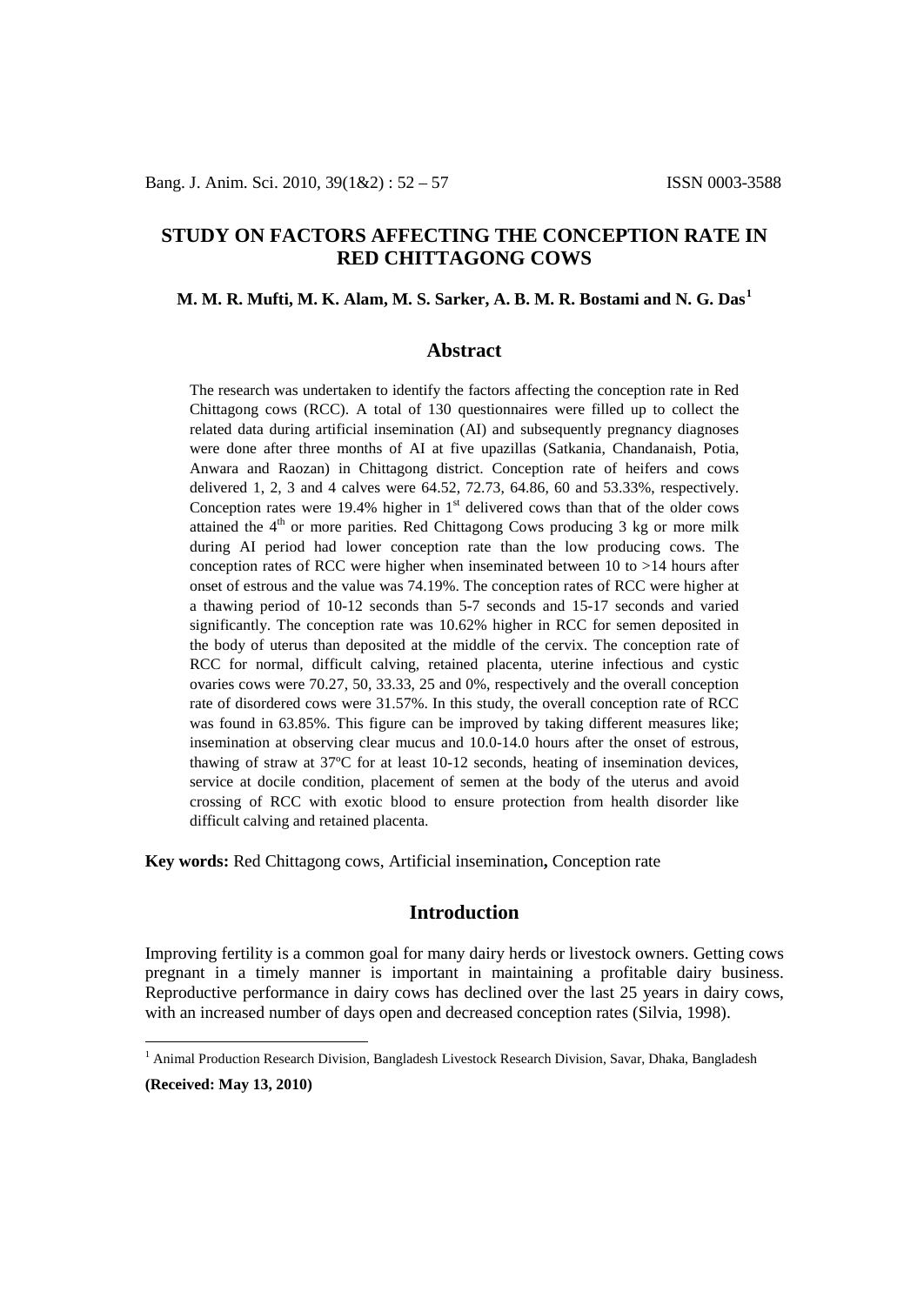Bang. J. Anim. Sci. 2010, 39(1&2)

Conception rates are influenced by a variety of factors. Management and environmental factors account for 96% of the variation in conception rates. Herd differences in nutrition, metabolic disorders, reproductive health, heat detection, insemination practices and climate can result in significant differences in conception rates. (Kathy Lee, 2004).

The remaining 4% of variation in conception rates is due to genetic factors with 3% for the cow and 1% for the service bull (Kathy Lee, 2004). These small values indicate that improvement in conception rates due to genetic selection will occur at a relatively slow rate. Nonetheless, given the significant economic importance of getting cows pregnant, some selection for improved fertility may be justified in a herd's genetic program. RCC breed improvement and conservation project has undertaken in five RCC concentrated areas of Chittagong district. In a field survey in 2007, it was claimed that conception rate of RCC declined gradually and the repeat breeding case increased and therefore, the research was undertaken with the objective to identify the factors affecting the conception rate of Red Chittagong cows at the RCC communities of Chittagong district.

## **Methodology**

A total of 130 questionnaires were filled up to collect related data during artificial insemination (AI) and subsequently pregnancy diagnosis were done after three months of AI at five upazillas (Satkania, Chandanaish, Potia, Anwara and Raozan) in Chittagong district. All the data collected from the farmers were analyzed and a table was prepared on the basis of the objective of the study. The various factors investigated were: 1) age of animals; 2) milk yield during the day of insemination 3) time of day of detected estrus and subsequent artificial insemination (AI); 4) presence of clear mucus during AI 5) time of service after the onset of estrous; 6) semen thawing period; 7) heating insemination devices; 8) temperament; 9) semen placement position and 10) health disorder. Data were analyzed to detect the conception rate (%) for individual factor using MS excel and SPSS for T-test data analysis software package.

## **Results and Discussion**

### **Age**

Conception rates were 19.4% higher in  $1<sup>st</sup>$  delivered cows than that of the older cows attained the  $4<sup>th</sup>$  or more parities. Conception rate is generally lower in older cows. In a Virginia study, conception rate remained constant (50%) during the first 3 lactations (Nebel, R. L., 2004). Conception rate of heifers and cows delivered 1, 2, 3 and 4 calves were 64.52, 72.73, 64.86, 60 and 53.33%, respectively and statistically differ (P<0.05) significantly.

#### **Level of milk production**

In this study, conception rates of RCC producing 3 kg or more milk at AI period were 62.50% and 2 to 3 kg and 1 to 2 kg were 63.04 and 64.86%, respectively and statistically did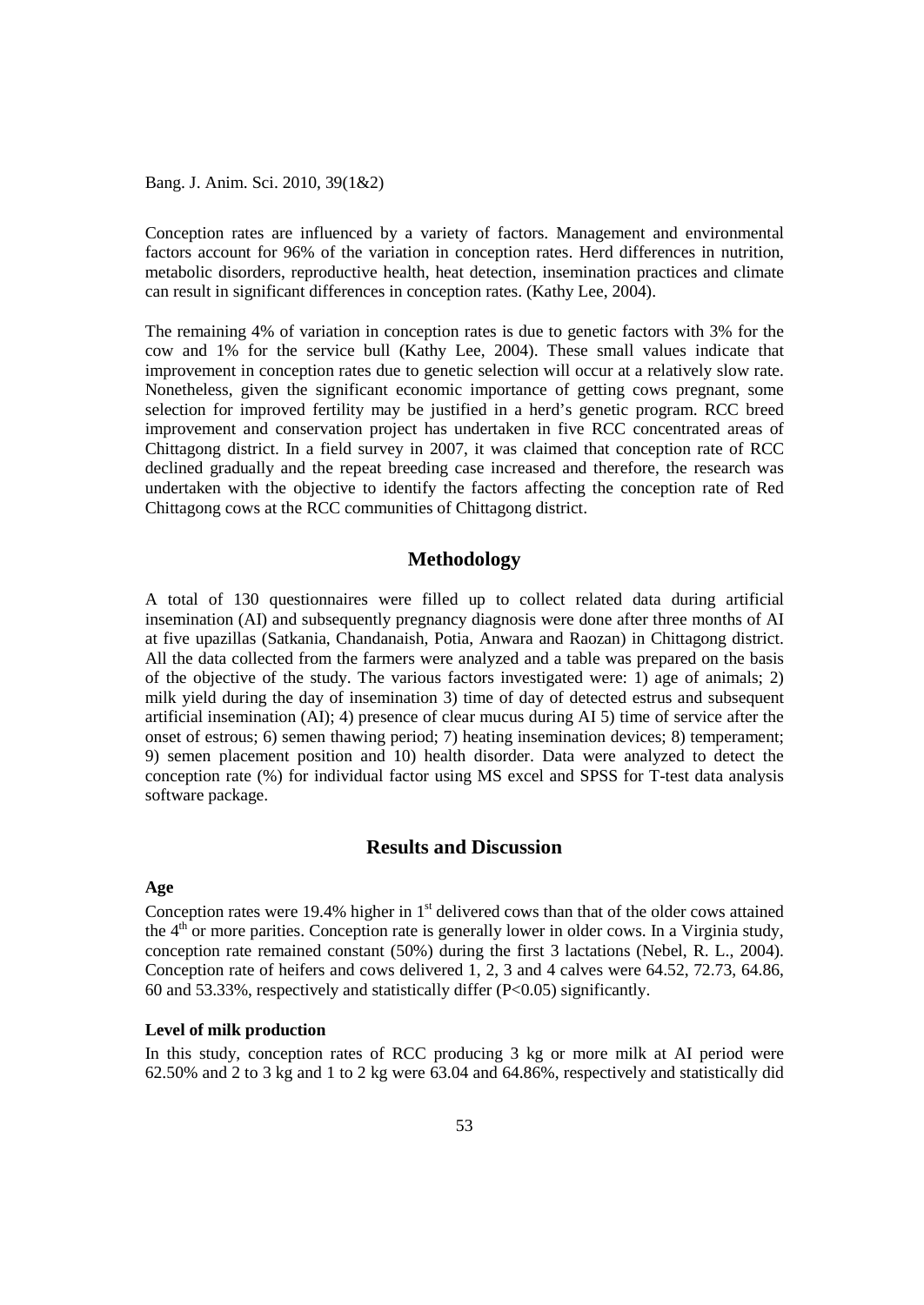not differ. Conception rate decreased with the increase of milk production of RCC. Many studies on the relationship between level of production and fertility in dairy cattle have been reported. Some suggested that the higher producing cows in a herd have lower conception rates. Other studies indicated that level of production had no effect on conception rate (Boyd *et al.*, 1954). The antagonism between milk production and conception rate is most extreme and this study revealed that there is positive correlation between milk production and conception rates.

#### **Estrous/Heat detection**

One factor that can result in poorly timed insemination and low conception rates is inaccurate estrous detection. This problem usually occurs in herds that breed a large number of cows on the basis of secondary signs of estrus. In small scale livestock keeper can detect their heated cows easily due to close monitoring and contact. There are many signs of estrous like; bowling, restless, mounting, swelling of vulva, mucous discharge etc. Among the sings, presence or absence of clear mucus at AI period is an important factor that closely related with conception rate of cows. There was significant  $(P<0.05)$  effect on estrous detection on conception rate of RCC cows. The conception rates of RCC in the presence of clear mucus at AI period were 68.75%, where as in the absence, it was 50%. Stevenson *et al*. (1983) also found the conception rate of Holstein cows in presence of clear mucus was 54% where as in absence was 46%.

### **Timing of service**

For maximum conception rate, cows should be bred at a time that will ensure that healthy, live sperm are present at the site of fertilization when the unfertilized egg arrives. Thus, to accurately "time" the insemination one needs to predict when ovulation will occur. Standing behavior is the most reliable sign for predicting when cows will ovulate and, therefore, when they should be inseminated. This is based on the fact that ovulation occurs 24 to 30 hours after the animal first stands to be mounted. In field condition, inseminator practices variable time during AI in Chittagong district. They asked question to farmer when his cow came into heat and inseminated from 6 to 22 hours after the onset of estrous. The conception rates of RCC were higher when inseminated between 10 to >14 hours after onset of estrous and the value was 74.19%. On the other hand, the conception rates of RCC at 6 to >10 hours, and 14 to above were 50% and 58.82%, respectively, which differ  $(P<0.05)$  significantly.

#### **Thawing period**

Frozen semen is essential to thaw before practicing AI. Semen should thaw at a temperature ranged between 37 to 40ºC at warm water. In field condition, different thawing times were practiced in the studied areas. The effect of thawing at different period of interval on conception rate was greater  $(P<0.05)$ . The conception rates of RCC with semen thawed for 5-7 seconds, 10-12 seconds or 15-17 seconds were 33.33, 72 and 44.44%, respectively. The conception rates of RCC were higher at a thawing period of 10-12 seconds than 5-7 seconds and 15-17 seconds.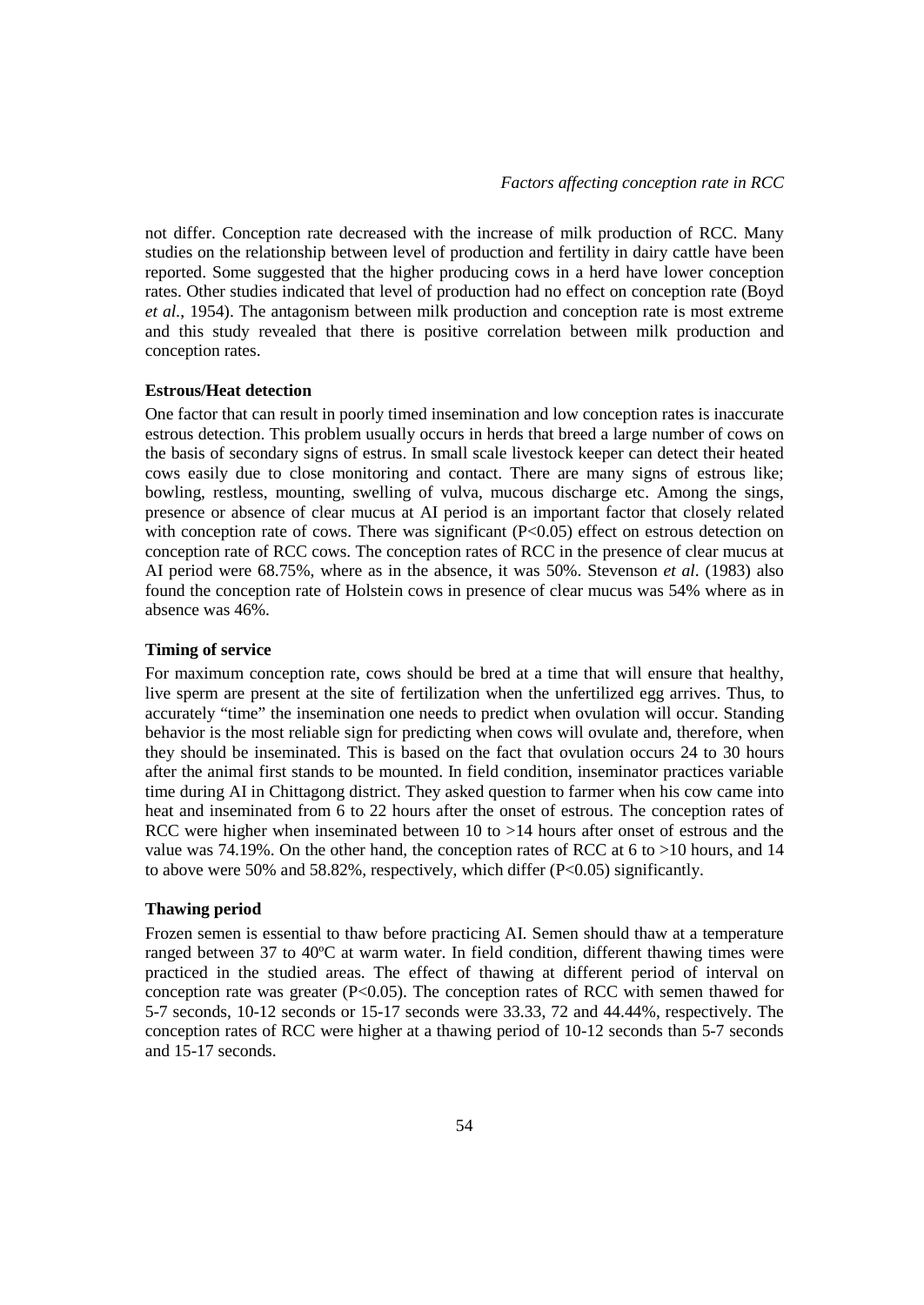Bang. J. Anim. Sci. 2010, 39(1&2)

| <b>Factors</b>                                | No. of<br>observation | <b>Conception rate</b><br>(%) | <b>P-Value for T-test</b> |
|-----------------------------------------------|-----------------------|-------------------------------|---------------------------|
| $1.$ Age                                      |                       |                               |                           |
| Heifer                                        | 31                    | $64.52^{b}$                   |                           |
| 1 <sup>st</sup> Calved                        | 22                    | $72.73^c$                     |                           |
| $2nd$ Calved                                  | 37                    | $64.86^{b}$                   | P<0.05                    |
| 3rd Calved                                    | 25                    | 60.00 <sup>ab</sup>           |                           |
| 4 <sup>th</sup> or more Calved                | 15                    | 53.33 <sup>a</sup>            |                           |
| <b>Overall Cow</b>                            | 99                    | 63.64                         |                           |
| 2. Milk Production (kg) at AI period          |                       |                               |                           |
| $1.0 - 2.0$                                   | 37                    | 64.86                         |                           |
| $2.0 - 3.0$                                   | 46                    | 63.04                         | P < 0.34                  |
| 3.0-Above                                     | 16                    | 62.50                         |                           |
| 3. Clear mucus at AI                          |                       |                               |                           |
| Absent                                        | 34                    | 50.00 <sup>a</sup>            | P < 0.05                  |
| Present                                       | 96                    | $68.75^{b}$                   |                           |
| 4. Time of Service (h) after onset of estrous |                       |                               |                           |
| $6.0 - 10.0$                                  | 34                    | 50.00 <sup>a</sup>            |                           |
| $10.-14.0$                                    | 62                    | 74.19 <sup>b</sup>            | P < 0.05                  |
| 14.0-Above                                    | 34                    | $58.82^{a}$                   |                           |
| 5. Thawing period (sec.) of straw at 37°C     |                       |                               |                           |
| $5.0 - 7.0$                                   | 21                    | $33.33^{a}$                   |                           |
| $10.0 - 12.0$                                 | 100                   | 72.00 <sup>c</sup>            | P<0.01                    |
| 15.0-17.0                                     | 9                     | $44.44^{b}$                   |                           |
| 6. Heating of insemination devices            |                       |                               |                           |
| Yes                                           | 93                    | 64.52                         | P < 0.36                  |
| N <sub>o</sub>                                | 37                    | 62.16                         |                           |
| 7. Temperament of animal at AI                |                       |                               |                           |
| Docile                                        | 73                    | 68.49                         | P < 0.18                  |
| Aggressive                                    | 57                    | 56.14                         |                           |
| 8. Semen placement at AI                      |                       |                               |                           |
| Body of uterus                                | 86                    | $67.44^{b}$                   | P < 0.05                  |
| Middle of cervix                              | 44                    | $56.82^{a}$                   |                           |
| 9. Health disorder                            |                       |                               |                           |
| None                                          | 111                   | 70.27 <sup>b</sup>            |                           |
| Difficult calving                             | $\overline{4}$        | 50.00                         |                           |
| Retained placenta                             | 9                     | 33.33                         | P < 0.01                  |
| Uterine infection                             | 4                     | 25.00                         |                           |
| Cystic ovaries                                | 2                     | 0.00                          |                           |
| Overall disordered                            | 19                    | 31.57 <sup>a</sup>            |                           |

# **Table 1. Effect of different factors on conception rate of RCC**

a,b,c means with different superscripts are significantly different at  $P<0.01$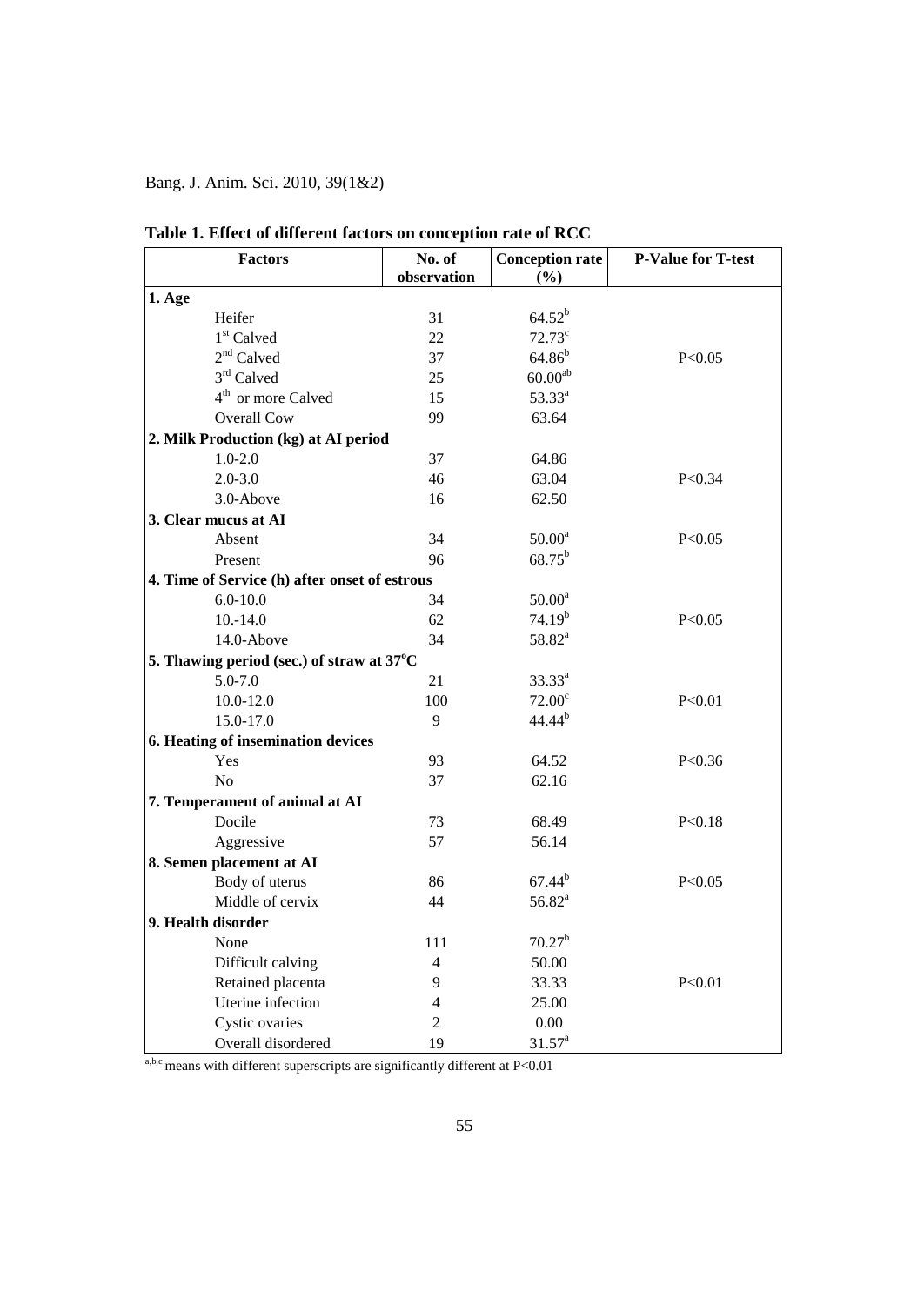#### **Heating of insemination devices**

Sperms are more sensitive to temperature shock. Before pushing semen to heated animal it is necessary to maintain same temperature of semen as like the temperature in female reproductive organs. In Chittagong district some inseminator practices heating of insemination devices at 37ºC for few seconds and some are not. The study revealed that the conception rate of RCC were higher, those who used heated insemination devices. The conception rate of RCC for heated and non-heated devices were 64 and 56% respectively and did not differ significantly.

### **Temperament of animal at AI**

Temperament of animal during AI period is essential that directly related to conception rate of cows. Some animal remain docile and some are aggressive during AI period. The conception rates of RCC were higher in docile than aggressive at AI period and the value was 68.49 and 56.14%, respectively and did not differ significantly.

#### **Semen placement**

Faulty insemination technique is a major factor causing low conception rate in many herds. Correct semen placement is critical. This study indicates that the major difference between Al technicians with high conception rates and those with low rates was semen placement. The conception rates of RCC were higher for those who deposited semen in the body of uterus than other positions. The conception rate of RCC for the placement of semen at the middle of cervix and the body of uterus were 56.82% and 67.44%, respectively and revealed significant (P<0.05) differences. The result revealed that the conception rate was 10.62% higher for semen deposited in the body of uterus. Macpherson (1968) reported that cervical insemination resulted in a 10% decrease in fertility when compared with deposition in the uterine body. Although Senger *et al*. (1988); Lopez-Gatius (1996) reported increased conception rates when semen was deposited in the uterine horns rather than the uterine body. However, Williams *et al*. (1988); McKenna *et al.* (1990) and Hawk and Tanabe (1986) found no difference in fertility when comparing uterine body and uterine horn inseminations.

#### **Health disorder**

In many cows the search for factors causing low conception rates begins in the calving area. Failure to provide a clean environment and (or) failure to practice good hygiene when examining and assisting cows at calving contributes to retained placentas and reproductive tract infections. These disorders slow the reproductive tract repair processes and can lower conception rates, especially if they do not receive timely and effective treatment.

Calving and post-calving reproductive disorders seriously affect conception rates as illustrated by a study of 130 cows in Chittagong. 85% of the cows were normal (never treated for a reproductive disorder after calving). Reproductive disorders in the remaining 15% of the cows were an important cause of reduced conception rates. The conception rate of RCC for normal, difficult calving, retained placenta, uterine infectious and cystic ovaries cows were 70.27, 50, 33.33, 25 and 0%, respectively and the overall conception rate of